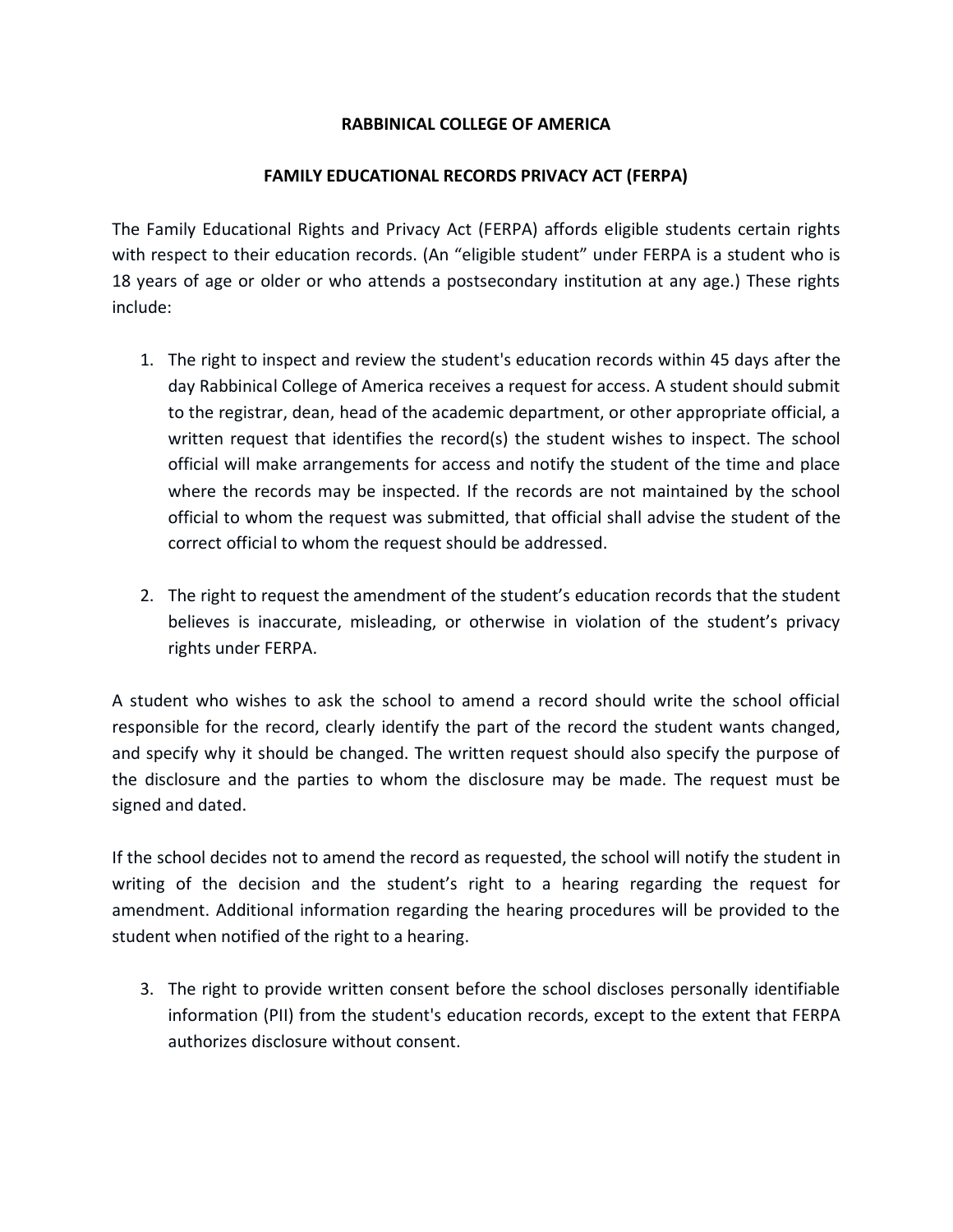Rabbinical College of America discloses education records without a student's prior written consent under the FERPA exception for disclosure to school officials with legitimate educational interests. A school official typically includes a person employed by the school in an administrative, supervisory, academic, research, or support staff position (including law enforcement unit personnel and health staff); a person serving on the board of trustees; or a student serving on an official committee, such as a disciplinary or grievance committee. A school official also may include a volunteer or contractor outside of the school who performs an institutional service of function for which the school would otherwise use its own employees and who is under the direct control of the school with respect to the use and maintenance of PII from education records, such as an attorney, auditor, or collection agent or a student volunteering to assist another school official in performing his or her tasks. A school official typically has a legitimate educational interest if the official needs to review an education record in order to fulfill his or her professional responsibilities for the school.

The school also discloses education records without consent to officials of another school in which a student seeks or intends to enroll.

4. The right to file a complaint with the U.S. Department of Education concerning alleged failures by Rabbinical College of America to comply with the requirements of FERPA. The name and address of the office that administers FERPA is:

Family Policy Compliance Office U.S. Department of Education 400 Maryland Avenue, SW Washington, DC 20202

FERPA permits the disclosure of PII from students' education records, without consent of the student, if the disclosure meets certain conditions found in § 99.31 of the FERPA regulations. Except for disclosures to school officials, disclosures related to some judicial orders or lawfully issued subpoenas, disclosures of directory information, and disclosures to the student, § 99.32 of FERPA regulations requires the institution to record the disclosure. Eligible students have a right to inspect and review the record of disclosures. A postsecondary institution may disclose PII from the education records without obtaining prior written consent of the student —

 To other school officials, including teachers, within Rabbinical College of America whom the school has determined to have legitimate educational interests. This includes contractors, consultants, volunteers, or other parties to whom the school has outsourced institutional services or functions, provided that the conditions listed in § 99.31(a)(1)(i)(B)(*1*) - (a)(1)(i)(B)(*3*) are met. (§ 99.31(a)(1))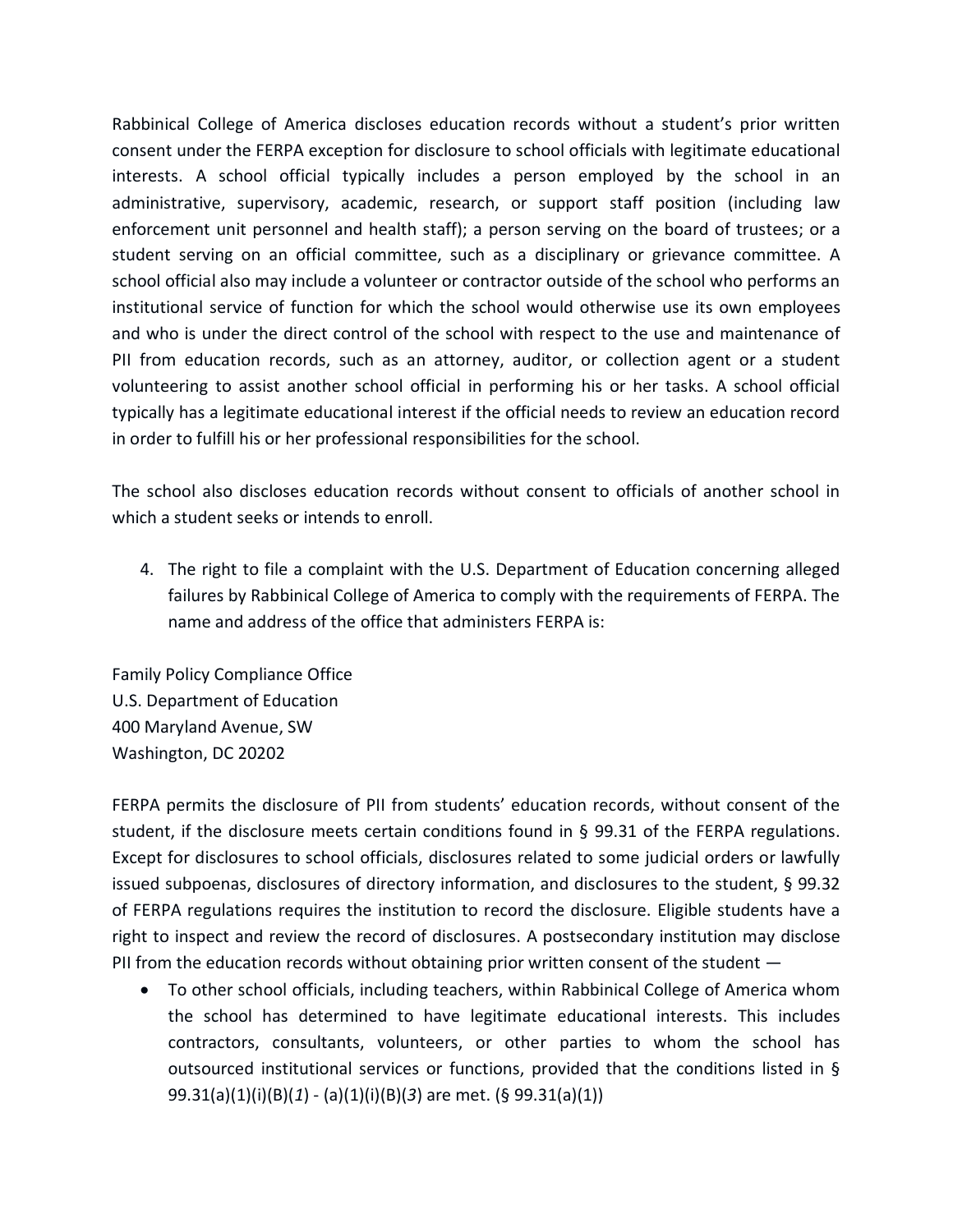- To officials of another school where the student seeks or intends to enroll, or where the student is already enrolled if the disclosure is for purposes related to the student's enrollment or transfer, subject to the requirements of § 99.34. (§ 99.31(a)(2))
- To authorized representatives of the U. S. Comptroller General, the U.S. Attorney General, the U.S. Secretary of Education, or State and local educational authorities, such as a State postsecondary authority that is responsible for supervising the university's State-supported education programs. Disclosures under this provision may be made, subject to the requirements of §99.35, in connection with an audit or evaluation of Federal- or State-supported education programs, or for the enforcement of or compliance with Federal legal requirements that relate to those programs. These entities may make further disclosures of PII to outside entities that are designated by them as their authorized representatives to conduct any audit, evaluation, or enforcement or compliance activity on their behalf. (§§ 99.31(a)(3) and 99.35)
- In connection with financial aid for which the student has applied or which the student has received, if the information is necessary to determine eligibility for the aid, determine the amount of the aid, determine the conditions of the aid, or enforce the terms and conditions of the aid. (§ 99.31(a)(4))
- To organizations conducting studies for, or on behalf of, the school, in order to: (a) develop, validate, or administer predictive tests; (b) administer student aid programs; or (c) improve instruction.  $(§ 99.31(a)(6))$
- $\bullet$  To accrediting organizations to carry out their accrediting functions. (§ 99.31(a)(7))
- To parents of an eligible student if the student is a dependent for IRS tax purposes. (§ 99.31(a)(8))
- To comply with a judicial order or lawfully issued subpoena, , to proceed with or defend against the legal action. (§ 99.31(a)(9))
- To appropriate officials in connection with a health or safety emergency, subject to  $\S$ 99.36. (§ 99.31(a)(10))
- The information the school has designated as "directory information" under § 99.37. (§ 99.31(a)(11)): name, student status, marital status, spouse's name, telephone number, address, date of birth, place of birth, dates of attendance, degrees granted, dates degrees granted, names of prior institutions attended, chavrusas, chaburas, roommates, photos, dormitory building/room numbers, seat information, parents' and parents inlaw's names, addresses, occupations, congregations, and similar background information.

Note: Students have the right to restrict the sharing of directory information. Students who wish to make such a request must contact the registrar's office, and submit the request in writing within 90 days from the beginning of the semester. Once a student requests that the